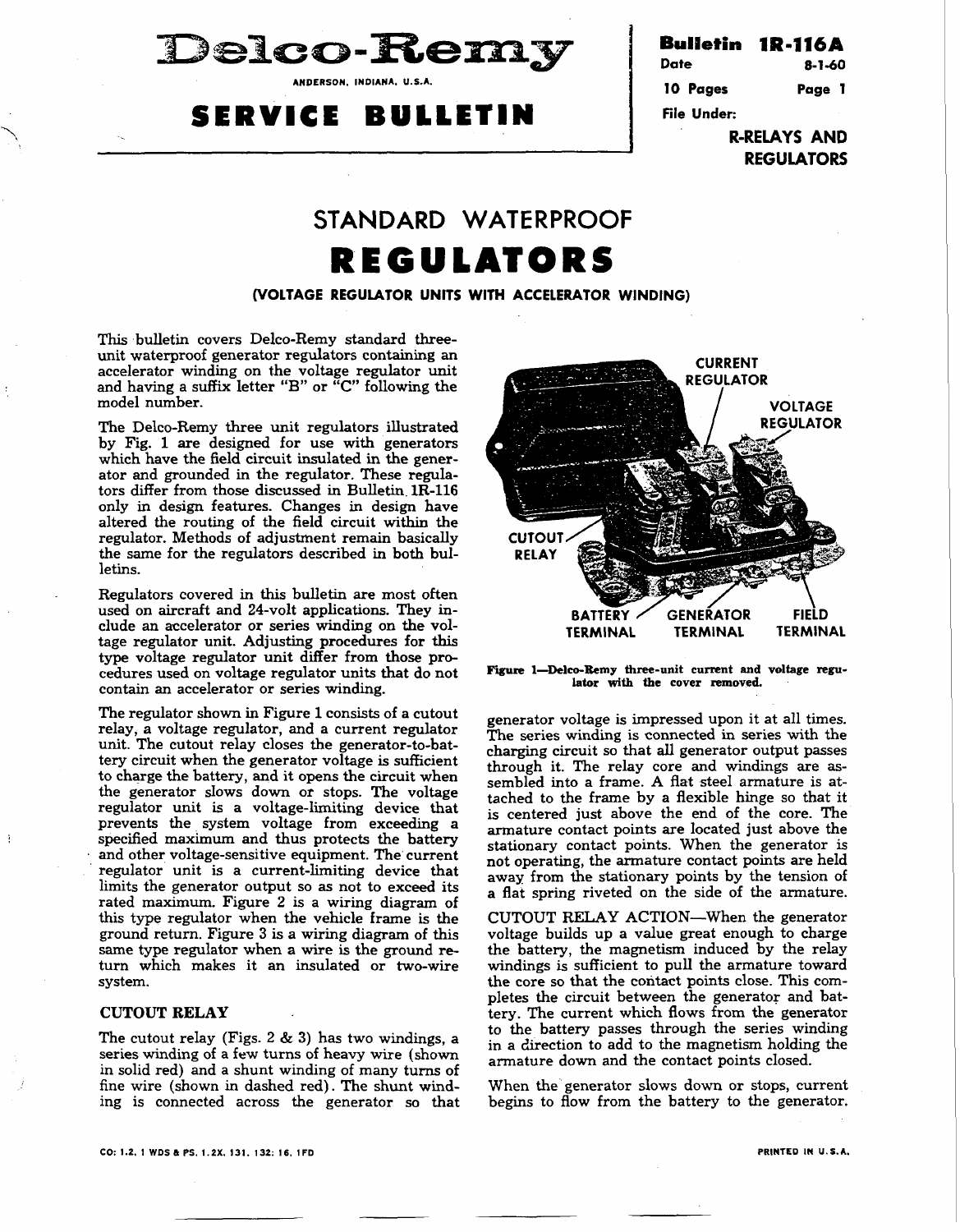**Page 2** 

## **STANDARD REGULATORS**





Figure 2-Wiring circuit **of Deleo-Remy grounded type,** three-unit regulator **shown** in **Figure 1. The** shunt windings in the cutout relay and voltage regulator are shown in dashed red. The series windings in the cutout relay and current regulator are shown in solid red. The series winding in the voltage regulator is shown in blue.

This reverse flow of current through the series winding causes a reversal of the series winding magnetic field. The magnetic field of the shunt winding does not reverse. Therefore, instead of helping each other, the two windings now magnetically oppose so that the resultant magnetic field becomes insufficient to hold the armature down. The flat spring pulls the armature away from the core so that the points separate; this opens the circuit between the generator and battery.

#### **VOLTAGE REGULATOR**

The voltage regulator (Figs. 2 & 3) has two windings assembled on a single core, a shunt winding consisting of many turns of fine wire (shown in dashed red) which is shunted across the generator, and a series winding of a few turns of relatively heavy wire (shown in solid blue) which is connected in series with the generator field circuit when the regulator contact points are closed.

The windings and core are assembled into a frame. A flat steel armature is attached to the frame by a flexible hinge so that it is just above the end of the core. The armature contains a contact point which is just beneath a stationary contact point. When the voltage regulator is not operating, the tension of a spiral spring holds the armature away from the core so that the points are in contact and the generator field circuit is completed to ground through them.

VOLTAGE REGULATOR ACTION-When the generator voltage reaches the value for which the voltage regulator is adjusted, the magnetic field produced by the two windings (shunt and series) overcomes the armature spring tension and pulls the armature down so that the contact points separate. This inserts resistance into the generator field circuit **so** that the generator field current and voltage are reduced. Reduction of the generator voltage reduces the magnetic field of the regulator shunt winding. Also, opening the regulator points opens the regulator series **winding** circuit so that its magnetic field collapses completely. The consequence is that the magnetic field is reduced sufficiently to allow the spiral spring to pull the armature away from the core so that the contact points again close. This directly grounds the generator field circuit so that generator voltage and output increase. The above cycle of action again takes place and the cycle continues at a rate of 50 to 200 times a second, regulating the voltage to a predetermined value. With the voltage thus limited the generator supplies varying amounts of current to meet the varying states of battery charge **and**  electrical load.

#### **CURRENT REGULATOR**

The current regulator (Figs. 2  $&$  3) has a series winding of a few turns of heavy wire (shown in red) which carries **all** generator output. The winding core is assembled into a frame. A flat steel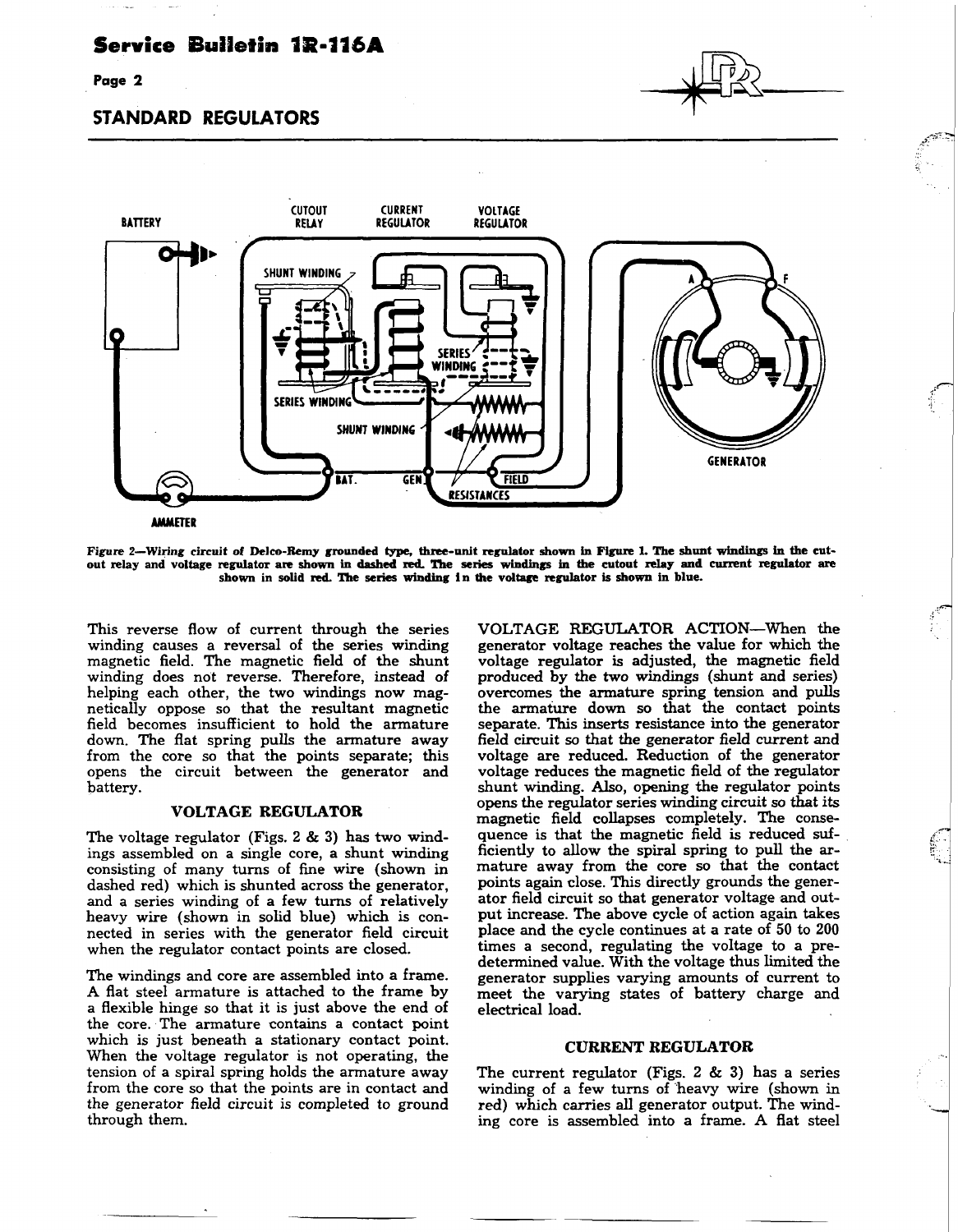**Page 3** 

**I STANDARD REGULATORS** 



**F'iguxe'3--W\* Circuit d I)elco-lknv inwkted** type, **three-4 regulator** dmih **to that shown in** Figme **1. The shunt**  windings **in tbe cutout day and vdbge regdak are** shown **In** dahcd **red, Tbc series** windings **in** the **cutout relay and** cur. **rent regalator are shown in did red. Tbs aeries whhg in tbe voltage regulator is shown in blue.** 

armature is attached to the frame by a flexible hinge so that it is just above the core. The **arma**ture has a contact point which is **just** below a **sta**tionary contact point. When the current regulator is not operating, the tension of a spiral spring holds the mature away from the core **so** that the points are in contact. In this position the generator field circuit is completed to ground through the current regulator contact points in **series** with the voltage regulator contact points.

**CURRENT REGULATOR ACTION-When** the load demands are heavy, **as** for example, when electrical devices are turned on and the **battery** is in a discharged condition, the voltage may not increase to a value sufficient to cause the voltage regulator to operate. Consequently, generator output will continue to increase until **the** generator reaches rated maximum current. **This** is the current value for which the current regulator is set. **There**fore, when the generator reaches rated output, **this**  output, flowing through the current regulator winding, creates sufficient magnetism to pull the current regulator armature down and open the contact points. With the points open, resistance is inserted into the generator field circuit **so** that the generator output is reduced.

As soon as the generator output **starts** to fall off, the magnetic field of the current regulator winding is reduced, the spiral spring tension pulls the armature up, the contact points close and directly connect the generator field to ground. Output increases and the above cycle is repeated. The cycle continues to take place while the current regulator is in operation **50 to** 200 times a second, preventing the generator **from** exceeding its rated maximum. When the electrical load is reduced (electrical devices turned off or battery comes up to charge), then the voltage increases so that the voltage regulator **begins** to operate and tapers the generator output down. This prevents the current regulator from operating. Either the voltage regulator or the current regulator operates at any one time-the two do not operate at the same time.

#### **RESISTANCES**

The current and voltage regulator circuits **use** a common resistor (Figs.  $2 \& 3$ ) which is inserted in the field circuit when either the current or voltage regulator operates. A second resistor\* (Figs. 2 &  $\bar{3}$ ) is **connected between** the regulator field terminal and the cutout **relay** frame, which places it in parallel with the generator field coils. The sudden reduction in field current occurring when either the current or voltage regulator contact points open, is accompanied by a surge of induced voltage in the field coils **as** the **strength** of the magnetic field changes. These surges are partially **dis**sipated by the two resistors, thus preventing excessive arcing at the contact points.

**\*NOTE:** The second resistor is not present on all regulators. Many Aircraft regulators have **this** resistor omitted.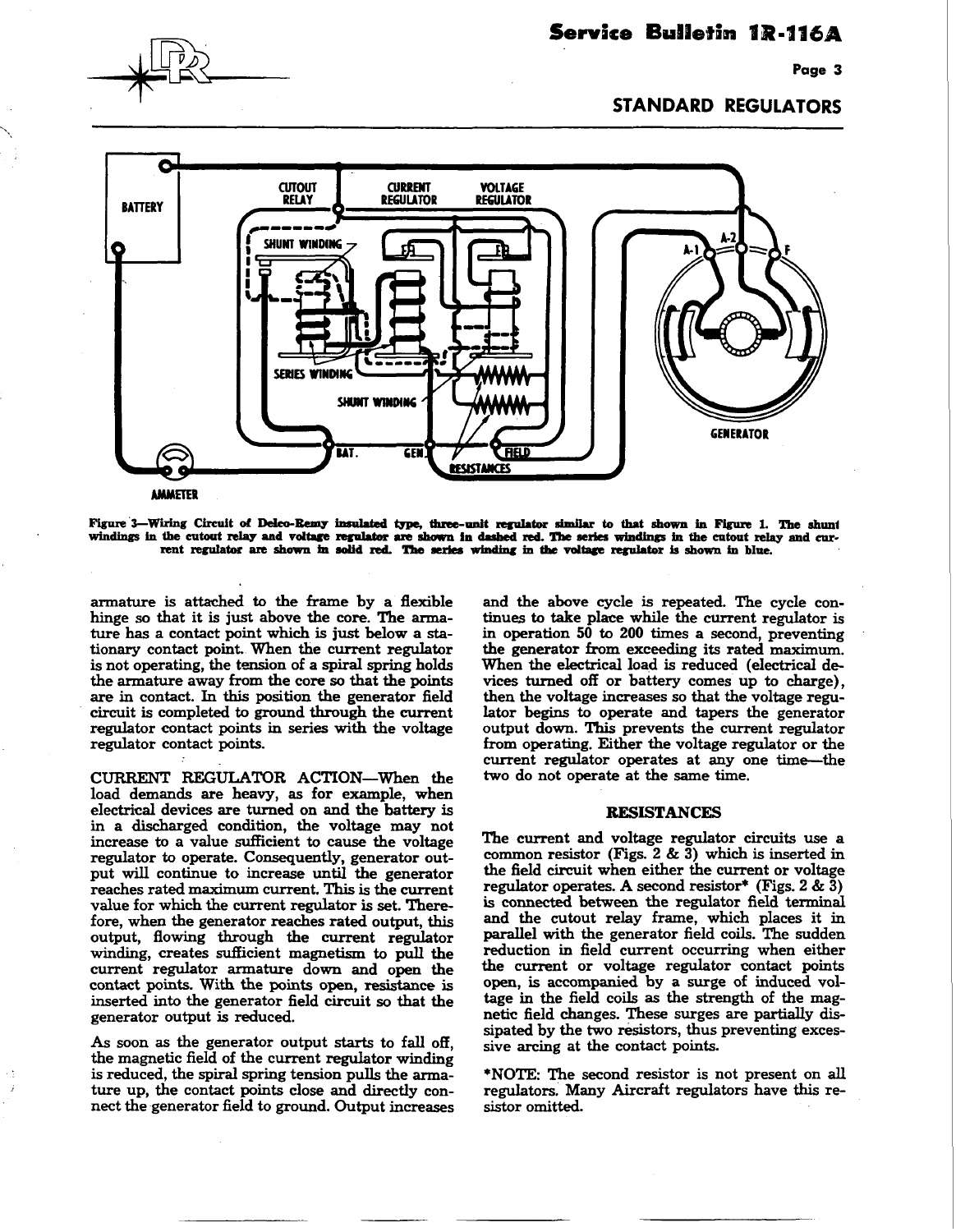**Page 4** 

## **STANDARD REGULATORS**

## **TEMPERATURE COMPENSATION**

Voltage regulators are compensated for temperature by means of a bimetal thermostatic hinge on the armature. This causes the regulator to regulate at a higher voltage when cold which partly compensates for the fact that a higher voltage is required to charge a cold battery. Many current regulators also have a bimetal thermostatic hinge on the armature. This permits a somewhat higher generator output when the unit is cold, but causes the output to drop off as temperature increases.

## **REGULATOR POLARITY**

Some regulators are designed for use with negative grounded **systems,** while other regulators are designed for use with positive grounded systems. Using the wrong polarity regulator on an installation will cause the regulator contact points to pit badly and give short life. As a safeguard against installation of the wrong polarity regulator, **all**  regulators of **this type** have the model number and the polarity clearly stamped on the end of the regulator base.

## **REG'ULATOR MAINTENANCE**

#### **GENERAL INSTRUCTIONS**

1. Mechanical checks and adjustments (air gaps, point opening) must be made with battery disconnected and regulator preferably off the vehicle.

CAUTION: The cutout relay contact points must never be closed by hand with the battery connected to the regulator. **This** would cause a high current to flow through the **units** which would seriously damage them.

- 2. Electrical checks and adjustments may be made<br>either on or off the vehicle. The regulator must (1) All generators must be operated at a either on or off the vehicle. The regulator must always be operated with the type generator for always be operated with the type generator for **speed sufficient to produce current in** which it is designed. **specified** setting.
- 3. The regulator must be mounted in the operating (2) Voltage of the generator must be kept high enough to insure sufficient current position when electrical settings are checked and adjusted and it must be at operating t

\*Operating temperature for voltage regulator checking and adjusting is reached after 15 **min**utes of continuous operation of the voltage regulator unit, with the regulator cover in place and the proper resistor in series with the generator. For proper resistance values, see the "Voltage Setting" procedure under the "Regulator Checks and Adjustments" section. It is not necessary to warm-up or testing of the voltage unit; however, it is important that no electrical load other than ignition be turned on during the test. (If a variable resistor is used in series with the battery, set to 1-10 amperes for warm-up period.) Operating temperature for temperature-compensated current regulators is reached after 15.minutes of operation with current regulator operating and cover in place. (Noncompensated current regulators operate the same, hot or cold. Operating temperature, therefore, may be disregarded.)

- 4. Specified generator **speeds** for testing and adjusting.
	- a. Voltage Regulator
		- (1) For passenger cars and trucks, 3,500 generator r.p.m.
		- (2) Operating speed for constant speed engines (light aircraft engines included in this classification).
		- (3) Governed **speed** for govenied engines.
	- - excess of specified setting.
		-
- 5. After any tests or adjustments the generator on the vehicle must be polarized after leads are connected, but before the engine is started, as follows:

#### **POLARIZING GENERATOR**

After reconnecting leads, momentarily connect a jumper lead between the "GEN" and **"BAT"**  terminals of the regulator. **This** allows a momentary surge of current to flow through the generator which correctly polarizes it. Failure to do this may result in severe damage to the equipment since reversed polarity causes vibration, arcing, and burning of the relay contact points.

CAUTION: If a fuse is located on the regulator, polarize the generator by momentarily placing a jumper between the "GEN" terminal and the screw on the fuse to which the lead is connected. If the other screw on the fuse is touched, the fuse may blow.

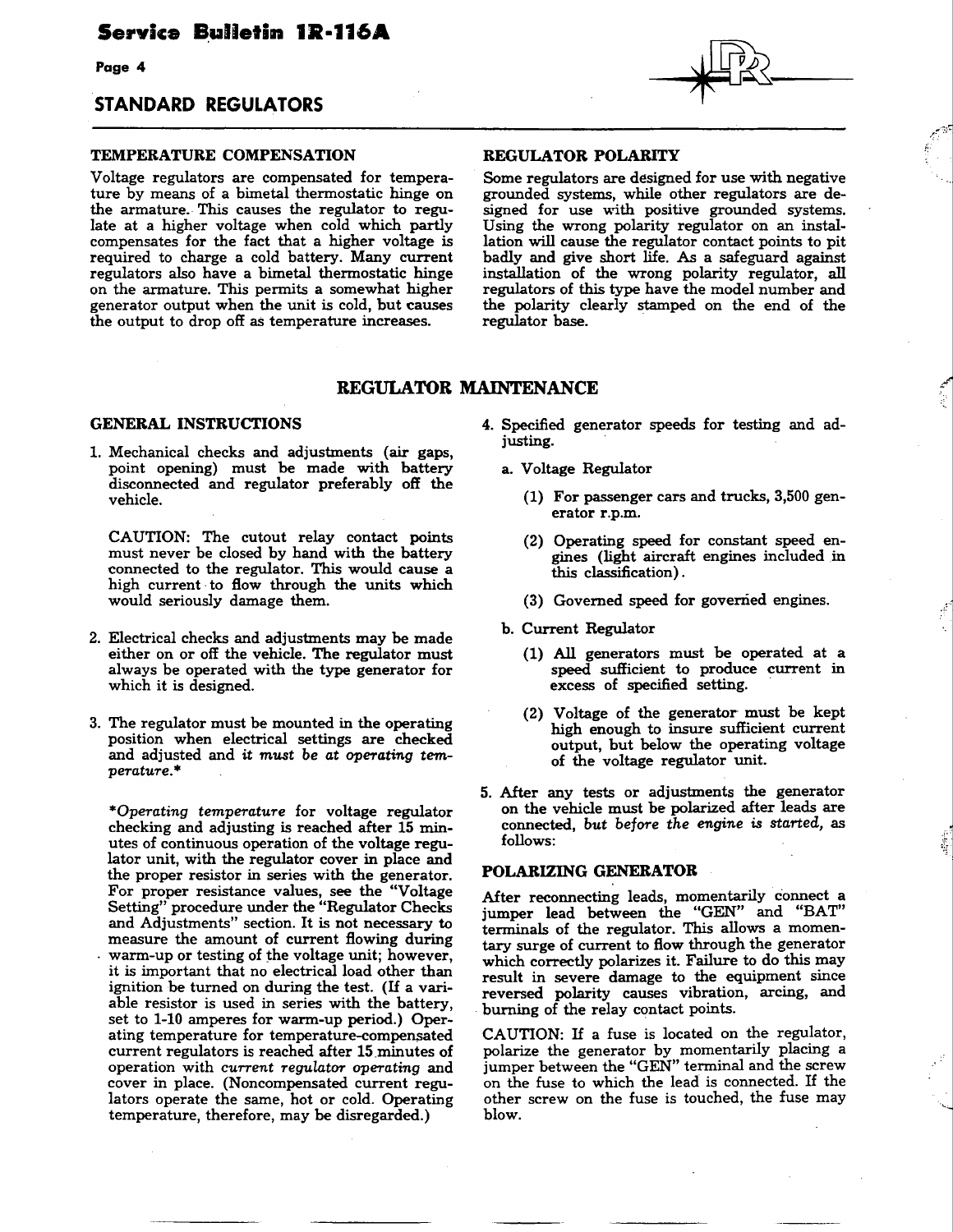

#### **Page 5**

## **STANDARD REGULATORS**

# **QUICK CHECKS OF GENERATOR AND REGULATOR**

In analyzing complaints of generator-regulator operation, any of several basic conditions may be found.



(1) Fully Charged Battery and Low Charging Rate-This indicates normal generator-regulator operation. Regulator settings may be checked **as**  outlined in the following section.



(2) Fully Charged Battery and a High Charging Rate-This indicates that the voltage regulator is not reducing the generator output **as** it should. A high charging rate to a fully charged battery will damage the battery and the accompanying high voltage is very injurious to **all** electrical units. This operating condition may result from:

- (a) Improper voltage regulator setting.
- (b) Defective voltage regulator unit.
- (c) Grounded generator field circuit (in either generator, regulator or wiring).
- (d) Poor ground connection at regulator and high speed operation.
- (e) High temperature which reduces the resistance of the battery to charge so that it will accept a high charging rate even though the voltage regulator setting is normal.

If the trouble is not due to high temperature, determine the cause of trouble by disconnecting the lead from the regulator "F" terminal with the generator operating at medium **speed.** If the output remains high, the generator field is grounded either in the generator (see Service Bulletin 1G-150) or in the wiring harness. If the output drops off the regulator is at fault and it should be checked for a high voltage setting or grounds and poor ground connections.



(3) Low Battery and High Charging Rate-This is normal generator-regulator action Regulator settings may be checked **as** outlined in the following section.



(4) Low Battery and Low or No Charging Rate-- This condition could be due to:

- (a) Loose connections or damaged wires.
- (b) Defective battery.
- (c) **High** circuit resistance.
- (d) Low regulator setting.
- (e) Oxidized regulator contact points.
- (f) Defects **within the** generator.

If the condition is not caused by loose connections or damaged wires, proceed as follows to locate cause of trouble.

To determine whether the generator or regulator is at fault, momentarily ground the "F" terminal of the regulator and increase generator speed. If the output does not increase, the generator is probably at fault and it should be checked as outlined in Service Bulletin 1G-150. If the generator output increases, the trouble is due to:

- (a) A low voltage (or current) regulator setting.
- (b) Oxidized regulator contact points which insert excessive resistance into the generator field circuit so that output remains low.
- (c) Generator field circuit open within the regulator at the connections or in the regulator winding.

(5) Burned Resistances, Windings or Contacts-These result from open circuit operation, open resistance units, or high resistance in the charging circuit. Where burned resistances, windings or contacts are found, always check car wiring before installing a new regulator. Otherwise, the new regulator may **also** fail in the same way.

(6) Burned Relay Contact Points-This may be due to reversed generator polarity. Generator polarity must be corrected **as** explained on page 4 after any checks of the regulator or generator, or after disconnecting and reconnecting leads.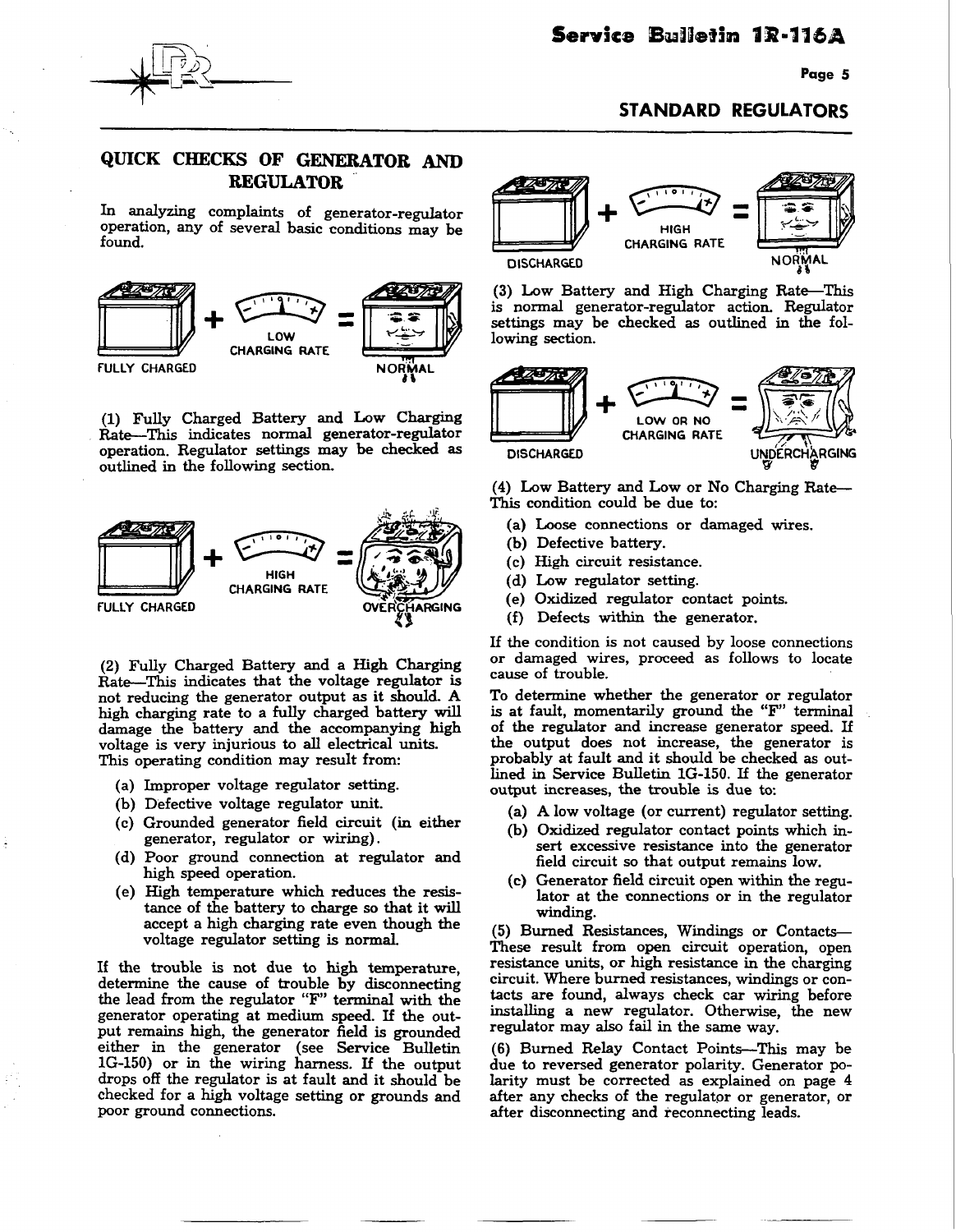**Page 6** 

## **STANDARD REGULATORS**

## **CLEANING CONTACT POINTS**

The contact points of a regulator will not operate indefinitely without same attention It has been found that a great majority of **all** regulator trouble can be eliminated by a simple cleaning of the contact points, plus some possible readjustment. The flat points should be cleaned with a spoon or riffler file. On negative grounded regulators which have the flat contact point on the regulator armatures, loosen the contact bracket mounting screws **so** that the bracket can be tilted to one side (Fig. 5). On positive grounded regulators, the flat point is in the upper contact bracket so the bracket must be removed for cleaning the points. A flat file cannot be used successfully to clean the flat contact points since it will not touch the center of the flat point where point wear is most apt to occur. NEVER USE EMERY CLOTH OR SANDPAPER TO CLEAN THE CONTACT POINTS. Remove **all**  the oxides from the contact points but note that it is not necessary to remove any cavity that may have developed.

## **ADAPTING VOLTAGE REGULATOR SETIWG FOR UNUSUAL CONDITIONS**

The voltage regulator setting at times may need to be "tailored" to adapt it to the battery and **type** of service. The ideal setting is that which will keep the battery at or near **full** charge with minimum use of water. The "normal" setting (value shown in test specifications) usually will be satisfactory for average service. However, if service is above or below average, the setting must be tailored to fit the job. Either of two conditions which may exist will require tailoring: (1) battery is being overcharged (using too much water), (2) battery remains undercharged *(3A* charge or less). Corrections may be made as follows:

(1) If battery uses too much water at normal setting, reduce voltage setting 0.1 or 0.2 of a volt and check for improved condition over a reasonable service.period. Repeat until battery remains charged with a **minimum** use of water. It rarely will be necessary to go below 13.8 volts on a 12-volt system or 6.9 volts on a 6-volt system or 27.6 volts on a 24-volt system.

CAUTION: Whenever the voltage setting is reduced, the cutout relay must **also** be checked and reduced if necessary. It must be at least 0.5 of a volt less than voltage regulator setting.

(2) If battery is consistently undercharged at normal setting, increase the voltage setting 0.1 of a volt and check for improved condition over a reasonable service period. Repeat until the battery remains charged with a minimum use of water. It rarely will be necessary to increase the voltage above 14.8 on a 12-volt system or 7.5 volts on a 6-volt system or 29.6 volts on a 24-volt system.



Ą,

**(LOOSEN UPPER CONTACT BRACKET MOUNTING SCREWS)** 

#### Figure 4---Illustrating use of spoon or riffler file to clean flat **eontact points in regulator.**

CAUTION: When increasing voltage avoid settings high enough to damage lights or other voltagesensitive equipment during cold weather operation. Before *tailoring* the voltage setting for unusual conditions be sure the battery is normal-not sulfated, not permanently damaged due to having **been** overheated, not operating in too hot a location, and not poorly ventilated.

## **REGULATOR CHECKS AND ADJUSTMENTS**

**(See** Delco-Remy Service Bulletins lR-180, lR-185, or 1R-186 for Specifications.)

Procedure: For best results, the following steps should be **taken** in the sequence given:

(1) Bring voltage regulator to operating temperature, (2) Check voltage regulator, (3) Check cutout relay. (4) Bring current regulator to operating temperature, (5) Check current regulator.

#### **VOLTAGE REGULATOR**

Two checks and adjustments are required on the voltage regulator, air gap and voltage setting.

Air Gap-to check air gap, push armature down until the contact **points** are just touching and then measure air gap (Fig. 5). Adjust by loosening the contact mounting screws and raising or lowering contact bracket as required. Be sure the **points**  are lined up and tighten screws after adjustment.

Voltage Setting-There are two ways to check the voltage setting-the fixed resistance method and the variable resistance method (Figs. 6 and 8).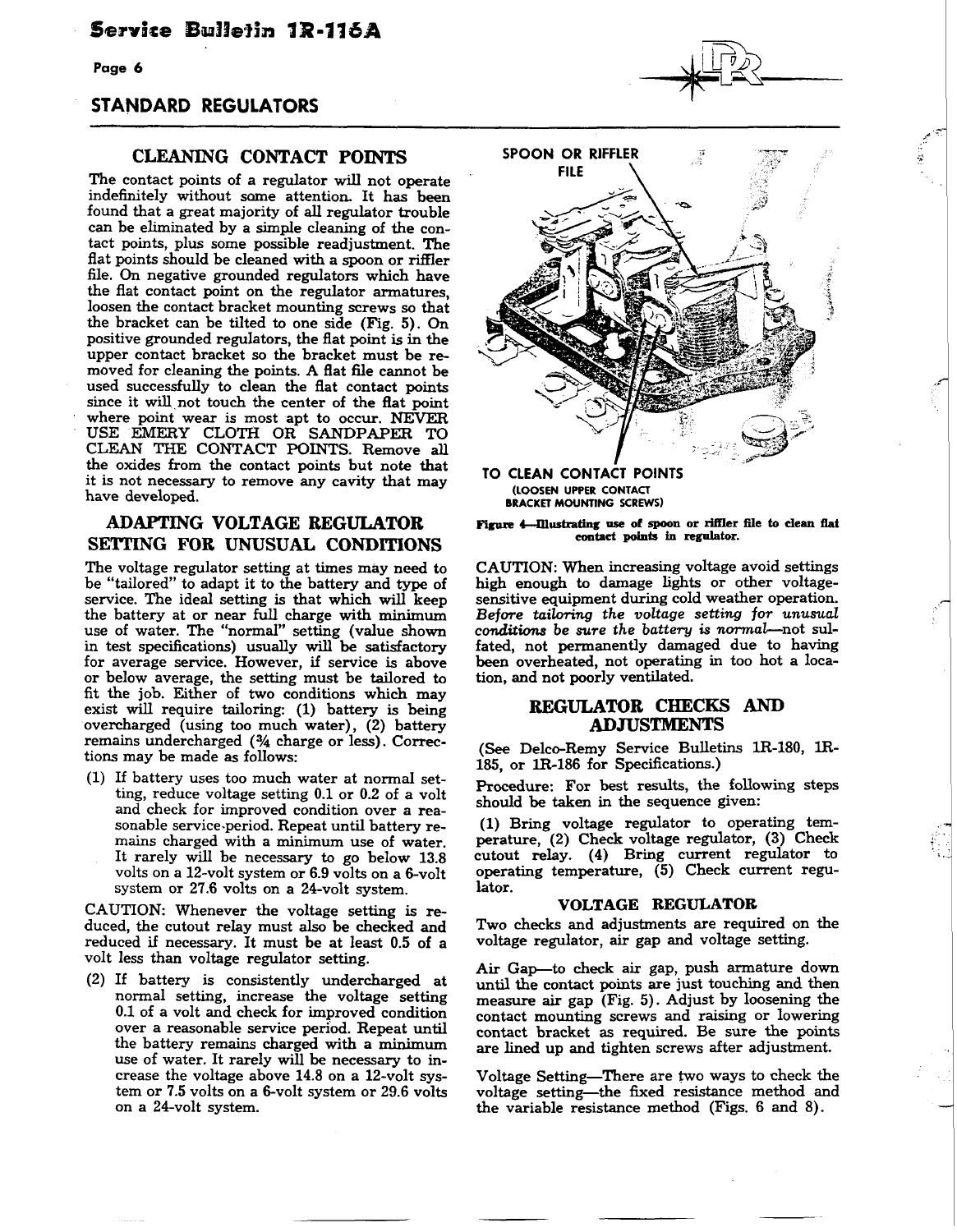

# **STANDARD REGULATORS**

Fixed Resistance Method-

1. Connect a **fixed** resistance **between** the battery terminal and ground as shown in Fig. 6 **after**  disconnecting the battery lead from the battery terminal of the regulator. The resistance must be **3/4** ohm\* for &volt units, 1% ohms\* for **12**  volt units, 7 ohms for 24-volt units. It must be capable of carrying 10 amperes for 6- and **12**  volt systems, 67 amperes for 24-volt systems, without any change of resistance with temperature changes.

**\*NOTE:** With **all** 6-volt regulators **having current ratings** less than 15 amperes, it is necwary to **use** a 1% ohm **hed**  resistance to avoid interference from the current **regulator.**  :: With **all** 12-volt regulators having **current ratings less** than **<sup>15</sup>**amperes, a 2%-ohm **fixed** resistance (%-ohm and **1% j~** ohm resistors in series) **must** be **used** for the same **reason.** 

2. Connect a voltmeter from regulator "BAT' terminal to ground.



Figure 5-Voltage regulator air gap check and adjustment.

- 3. Place the thermometer within % inch of **regu**lator cover to measure regulator ambient temperature.
- 4. Operate generator at specified **speed** for 15 minutes with regulator cover in place to bring the voltage regulator to operating temperature.

5. Cycle the generator:

Method A-Move voltmeter lead from "BAT" to **"GEN"** terminal of regulator. Retard generator speed **until** generator voltage is reduced to 2 volts on a 6-volt system, or 4 volts on a 12-volt system or 6 volts on a 24-volt system. Move voltmeter lead back to "BAT" terminal of regulator. Bring generator back to specified speed, and note voltage setting.

Method B-Connect a variable resistance into the field circuit, as in Figure 6. **Turn** out **all**  resistance. Operate generator at specified speed. Slowly increase **(turn** in) resistance until generator voltage is reduced to 2 volts on a 6-volt system, 4 volts on a 12-volt system or 6 volts on a 24-volt system. **Turn** out **all** resistance again, and note voltage setting (with voltmeter connected as in Figure 6). Regulator cover must be in place.

6. Note the thermometer reading and select the Normal Range of Voltage for this temperature<br>as listed in specifications 1R-180, 1R-185, 1R-186.



Figure 6-Fixed resistance and voltmeter connections to check **voltage regulator setting by fixed resistance method. F'ixed resistance leads shown in red and voltmeter lea& shown in blue. Variable resistance may be connected as shown for cycling generator.** 

- 7. Note the voltmeter reading with regulator cover in place.
- 8. To adjust voltage setting turn adjusting screw (Fig. 7). **Turn** clockwise to increase setting and counterwise to decrease voltage setting.

CAUTION: If adjusting screw is turned down (clockwise) beyond range, spring support may not return when screw is backed off. In such case, turn screw counterclockwise until there is ample clearance between screw head and spring support. Then bend spring support up carefully until it touches the screw head. Final setting of the unit .should always be made by increasing spring tension, never by reducing it. If setting is too high adjust unit below required value and then raise to exact setting by increasing the spring tension. After each adjustment and before taking reading replace the regulator cover and cycle the generator.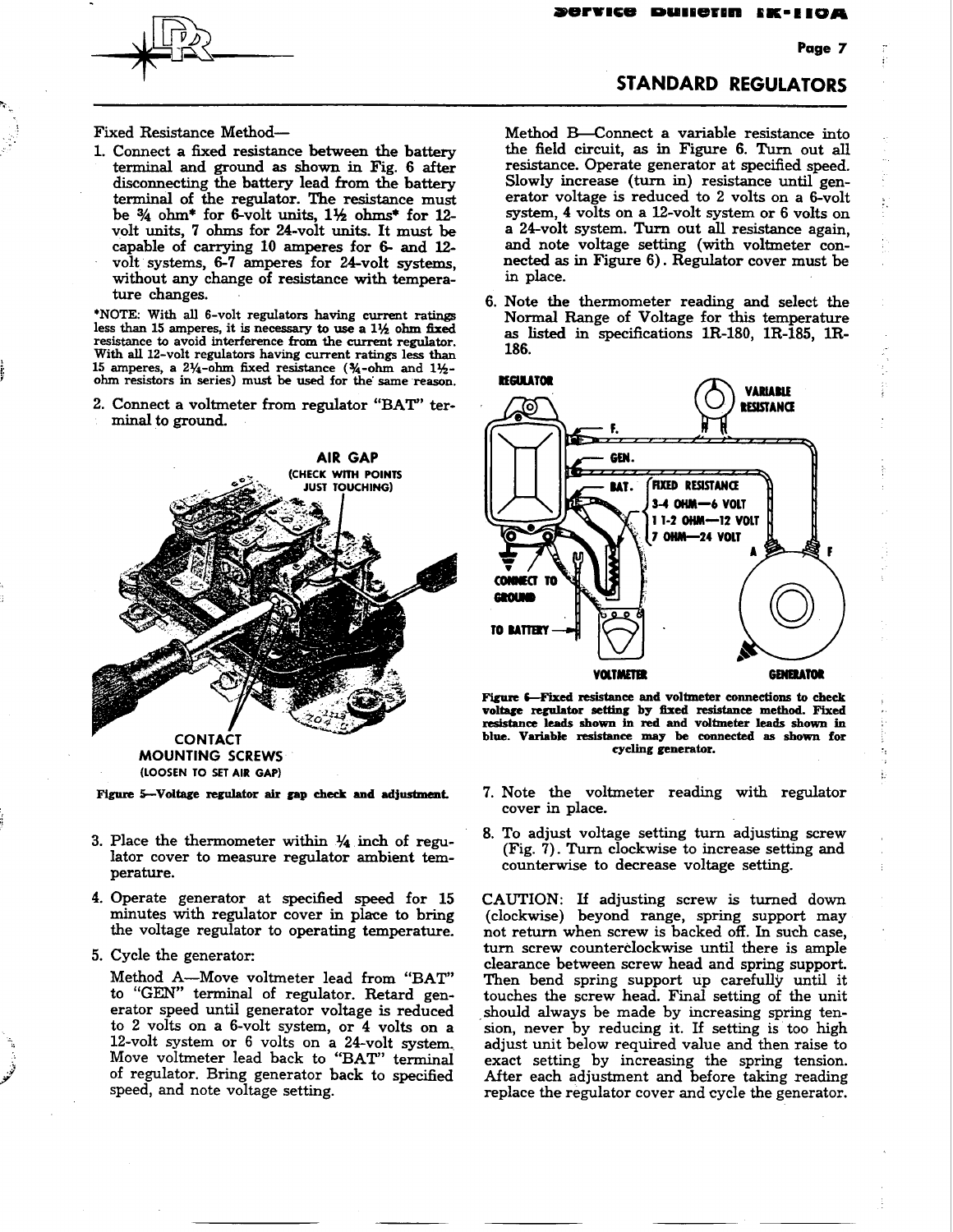**Page 8** 

# **STANDARD REGULATORS**



Figure 7-Adjusting voltage regulator setting.

Variable Resistance Method-

1. Connect ammeter and % ohm variable resistor in series with the battery as shown in Figure 8.

**NOTE-It is** very **important that the variable resistance be connected at the "BAT" terminal as shown in Figure 6 rather than at the "GEN" termid, even though** these *terminals* **are in the same circuit. An** examination **of the**  wiring diagram, Figures 2 and 3, will show that regulation begins at the point where the shunt windings are con**begins at the point where the shunt** win- **are con- nected to the series circuit. Any** small **resktance added to the circuit between the generator and this point will simply be offset by a rise in generator voltage without** *atlectiug*  **the output shown at the ammeter.** 

2. Connect Voltmetej between "BAT' **tenninal** and ground.



**Figure &Voltmeter, ammeter and variable redstance eon- neetiom for checking voltage ngalptor** *seUiug* **by the** variable **redstance method. Variable nsishnce and ammeter** leads shown in red and voltmeter leads in blue.

- 3. Place thermometer **within** 4/4 **inch** of regulator cover to measure regulator ambient temperature.
- 4. Operate generator at specified speed. Adjust variable resistor **until** current flow is 8-10 amperes (46 amperes on **6-** and 12-volt generators having current ratings of less than 15 amperes). If less current **than** is required above is flowing it will be necessary to turn on vehicle lights to permit increased generator output. Variable resistance can then be used to decrease current flow to the required amount.

Allow generator to operate at this speed and current flow for 15 minutes with regulator cover in place in order to bring the voltage . regulator to operating temperature.

- 5. Cycle the generator by either method listed in Step 5 of **"Fixed** Resistance Method" of **"Vol**tage Setting" procedure.
- 6. Note the thermometer reading and select the "Normal Range" of voltage for this temperature as listed in specitications lR-180, lR-185, or **1R-**186.
- 7. Note the voltmeter reading with regulator cover in place.
- 8. Adjust voltage regulator as reguired **as** de**scribed** in Step 8 of "Fixed Resistance Method" of "Voltage Setting Procedure." **In** using the variable resistance method, it is necessary to readjust the variable resistance after each voltage adjustment to assure that 8-10 amperes are flowing (4-6 amperes on low output units). Cycle generator after each adjustment before reading voltage regulator setting with cover in place.

#### **CUTOUT RELAY**

The cutout relay requires **three** checks and ad-. **justments:** air gap, point opening, and closing voltage. The air gap and point opening adjustments must be made with the battery disconnected.

**AIR** GAP-Place fingers on armature directly above core and move armature down until **points**  just close and then measure air gap between armature and center of core (Fig. 9). On multiple contact point relays, make sure that all points close **simultaneously. If** they do not, bend spring hger **so** they do. To adjust air gap, loosen two screws at the back of relay and raise or lower the armature as required. Tighten screws after adjustment.

**POINT** OPENING-Check point opening and adjust by bending the upper armature stop (Fig. 10).

Closing Voltage--

1. Connect regulator to proper generator and bat-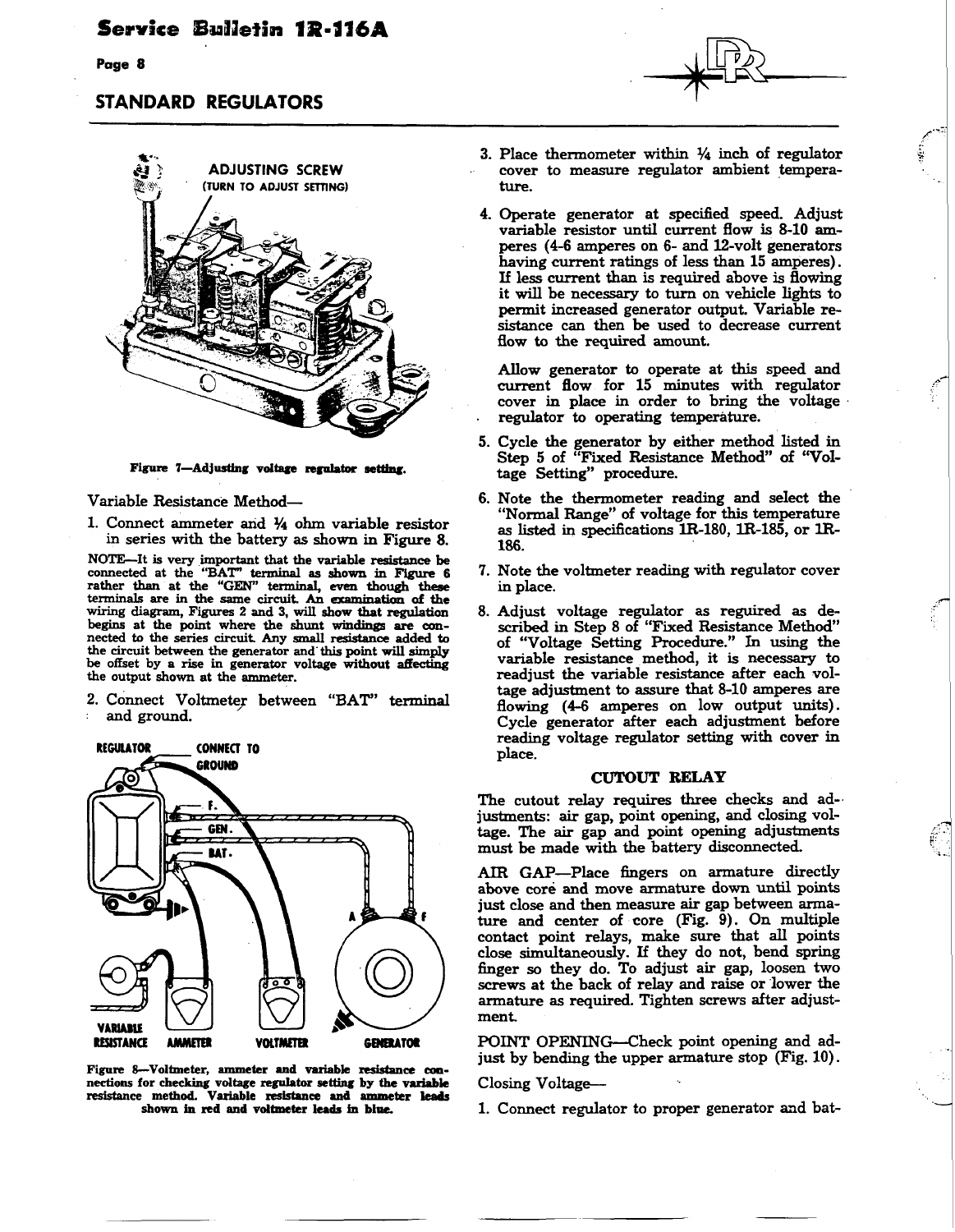**Page 9** 

تربين



## **STANDARD REGULATORS**

tery. Connect voltmeter between the regulator **"GEN"** terminal and ground. (Fig. **11).** 

2. Method A--Slowly increase generator speed and note relay closing voltage. Decrease generator speed and make sure the cutout relay points **open.** 



**(LOOSEN TO SET AIR GAP)** 

Figure 9-Cutout relay air gap check and adjustment. Battery **must be disconnected whm this check is made.** 

Method B-Make connections as in Step 1, but in addition add a variable resistor connected



**Figure IO-Cutout relay point opening check and adjustment. Battery must be disconnected when** this **check is made** 



**Figure 11-Voltmeter conneetiom to cheek cutout relay doshg voltage.. Variable** resistance **may be connected as shown for cycling generator.** 

into the field circuit (Fig. 11). Use a 15 ohm-25 watt resistor for 6-volt systems, or 25 ohm-25 watt resistor for 12- and 24-volt systems. Operate generator at medium speed with variable resistance turned all in. Slowly decrease (turn out) the resistance until cutout relay points close. Note closing voltage. **With** cover in place slowly increase (turn in) resistance to make sure points open.

3. Adjust closing voltage (either method) by **turn**ing adjusting screw (Fig. 12). Turn screw clockwise to increase setting and counterclock**wise** to decrease setting.



**Figure 12-Adjustment of cutout relay closing voltage.**